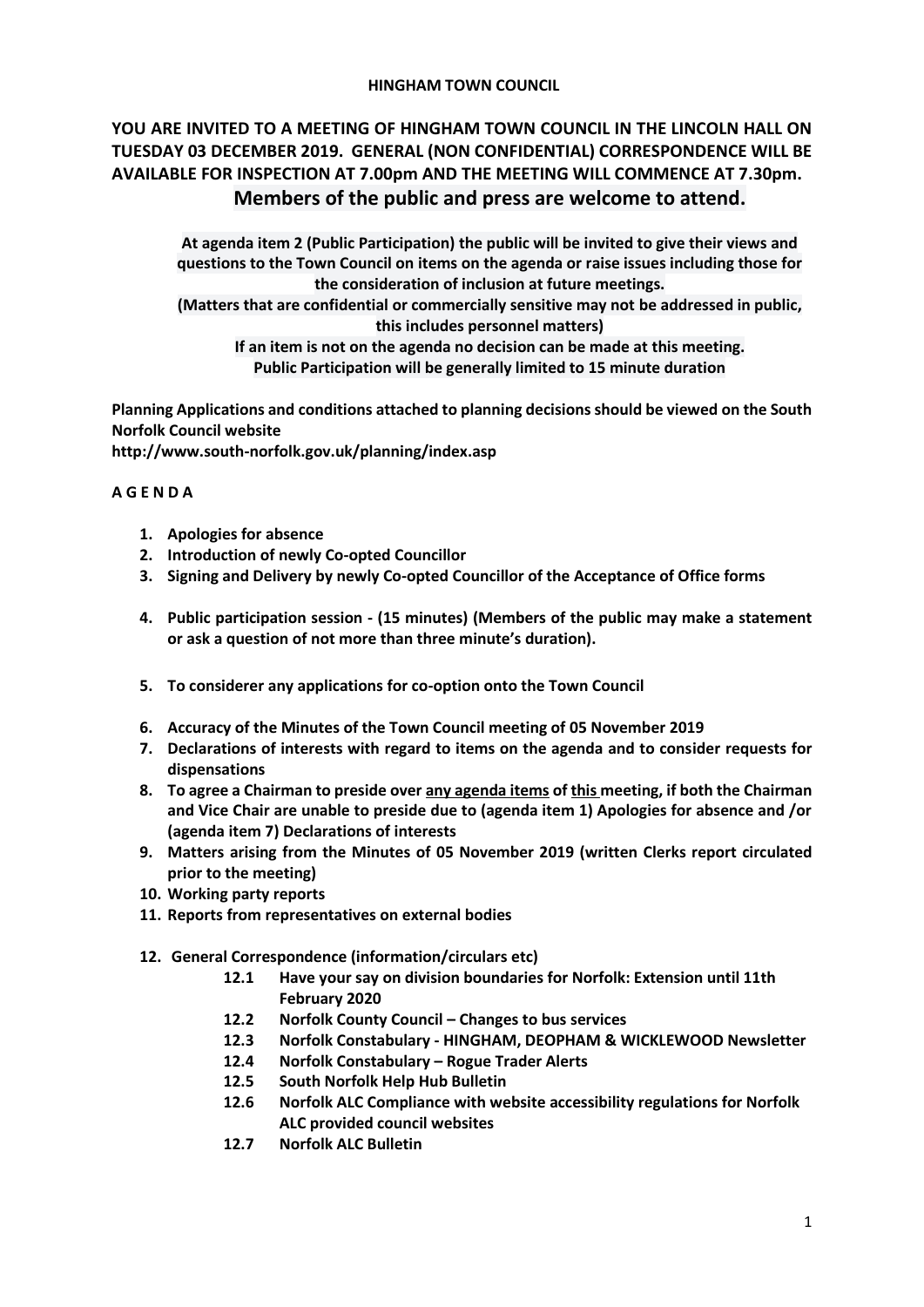- **13. Correspondence (not for public inspection) as addressed directly to Hingham Town Council (from residents etc.)**
- **14. To discuss and agree any required responses/actions in relation to any item(s) of correspondence**
- **15. District Councillor's report**
- **16. County Councillor's report**

#### **17. Planning Decisions**

- 17.1 2019/2142 Two storey extension to rear of property 7 Low Road Hingham Norfolk NR9 4NG - Approval with Conditions
- 17.2 2019/2062 Beech tree, reduce the branches over hanging out-building from 6m to 4m to clear the roof by 2 meters. Quorn House 10 Market Place Hingham NR9 4AF - No objections
- 17.3 2019/1946 Proposed dropped kerb to allow a driveway with turning area at front and rear of property 27 Norwich Road Hingham NR9 4LS - Approval with Conditions
- 17.4 2019/1855 T13 Lime reduce height by 4 metres from approx 18m to 14m. 1 Lonsdale Crescent Hingham NR9 4ND - Approval with Conditions
- 17.5 2019/1840 oak tree reduce crown on west side from 10m to 6.5m 10 Chapel Street Hingham NR9 4JH - Approval with Conditions
	- 17.6 2019/1846 (T1) Sycamore to reduce all branches (NSEW) by approx 2m and crown lift to approx 6m from ground to first branch by removing secondary branch work only.
- 1 Hardingham Street Hingham Norfolk NR9 4JB Approval with Conditions

#### **18. Planning Applications (as notified by SNC for consultation)**

- **18.1 2019/2153 and 2019/2154 - Location: 2 Chapel Street Hingham NR9 4JH Proposal: Remove existing outbuilding and replace with a single storey shed Application Type: Householder and listed building consent**
- **18.2 2019/2263 - Location: 3 Lonsdale Crescent Hingham Norfolk NR9 4ND Proposal: Single storey side extension with pitched roof and internal alterations Application Type: Householder**
- **18.3 2019/2247 - Location: Quorn House 10 Market Place Hingham NR9 4AF Proposal: Removal of plasterboard and coving on both sides of alcoves in main bedroom and reinstatement of original walls and period appropriate coving. Installation of period appropriate non-functioning fireplace Application Type: Listed Building Consent**
- **19.** (other planning applications where the Town Council is not a consultee for information only)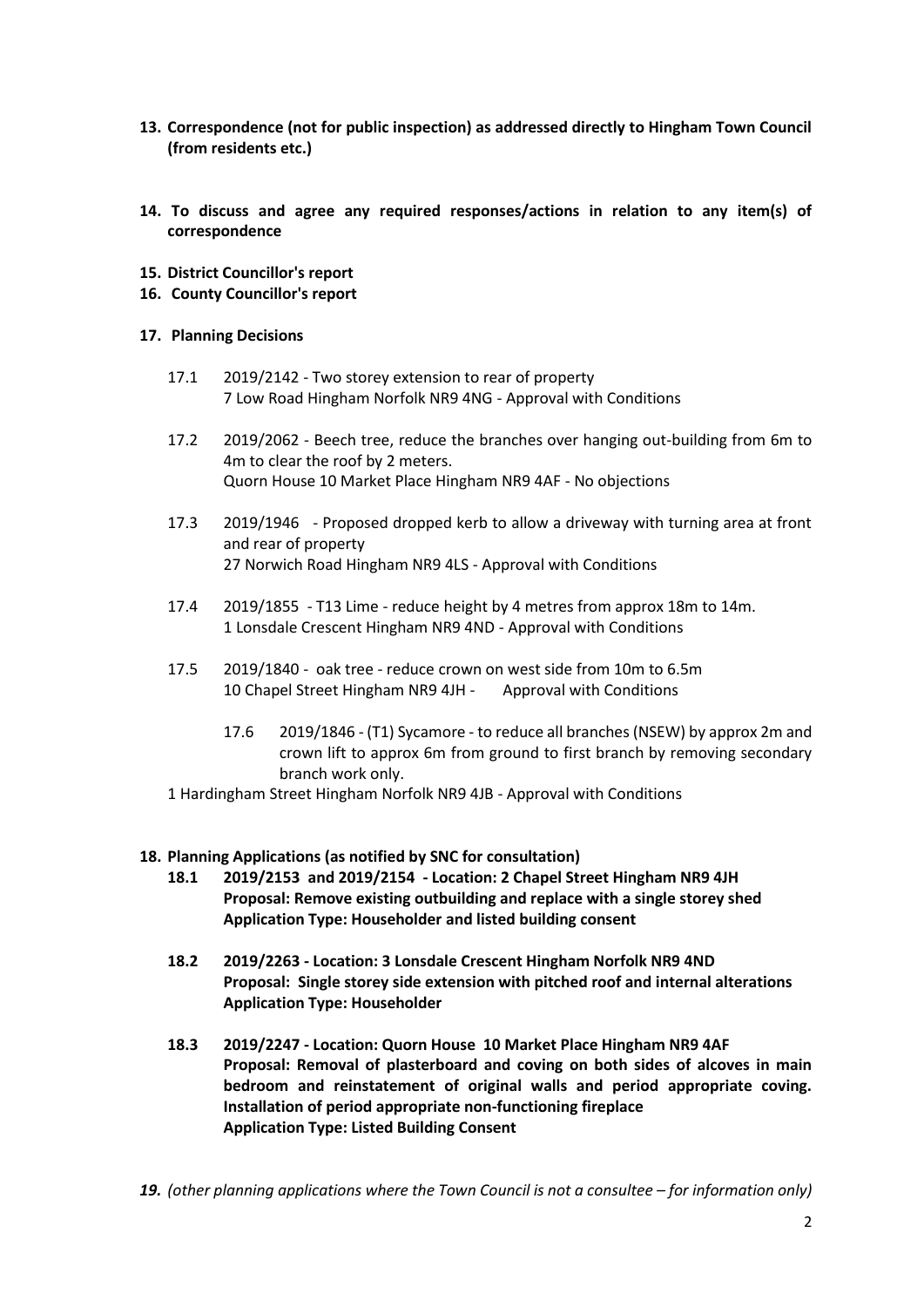#### **(ITEMS 20-24 FINANCE)**

- **20. To receive the draft minutes of the Finance Committee meeting of 19 November 2019 –** *including the budget monitoring figures April to September 2019*
- *21.* **To receive a copy of/and make comments on the proposed draft budget for 2020/21 as produced by the Finance Committee** *(the 2020/21 budget will be finalised at the meeting on 07 January 2020)*
- **22. Proposal to invite tenders for an internal auditor for (2019/20) financial year-end audit**
- **23. To discuss the recommendation by the Finance Committee to award a grant of £400 to Norfolk Citizens Advice**

|  |  | 24. To approve Accounts for Payment (as below and any additional invoices received) |
|--|--|-------------------------------------------------------------------------------------|
|--|--|-------------------------------------------------------------------------------------|

|              |          | <b>ACCOUNTS FOR PAYMENT 03 December 2019</b> |                                      | <b>VAT</b> |
|--------------|----------|----------------------------------------------|--------------------------------------|------------|
| <b>TOTAL</b> |          | <b>PAYEE</b>                                 | <b>DETAILS</b>                       |            |
| £            | 1,663.42 | staff                                        | wages £1647.14                       |            |
|              |          |                                              | cleaning products 11.30              | 1.73       |
|              |          |                                              | binbags 4.98                         | 0.83       |
| £            | 1,267.69 | staff                                        | wages (£1173.59)                     |            |
|              |          |                                              | toilet roll (28.34)                  |            |
|              |          |                                              | craft for tree decs/laminating (£65. | 10.96      |
| £            | 103.07   | NEST (D/DEBIT)                               | <b>PENSION</b>                       |            |
| £            | 240.00   | <b>Couzens UK Ltd</b>                        | <b>LIGHTING MAINTENANCE</b>          | 40.00      |
| £            | 115.31   | <b>XEROX FINANCE</b>                         | <b>PRINTER LEASE</b>                 | 18.49      |
| £            | 12.07    | <b>ANGLIAN WATER BUSINESS</b>                | <b>FAIRLAND</b>                      |            |
| £            | 161.00   | <b>SLCC MEMBERSHIP</b>                       |                                      |            |
| £            | 638.36   | <b>EON</b>                                   | <b>STREET LIGHT ENERGY</b>           | 106.39     |
|              |          |                                              |                                      |            |
| £            | 4,200.92 | <b>TOTAL</b>                                 | <b>TOTAL VAT</b>                     | 178.40     |
|              |          |                                              |                                      |            |

- **25. To confirm that the newly co-opted Councillor has received a copy of the Good Councillor Guide, Code of Conduct, Standing Orders and Financial Regulations.**
- **26. For the newly Co-opted Councillor to receive the "Registration of Pecuniary and Other Interests" forms - which must be completed, signed and returned to the Clerk by 31 December 2019**
- **27. To discuss/agree a response to the Norfolk Fire and Rescue Service's draft Integrated Risk Management -Plan (IRMP) for 2020-2023. – consultation**
- **28. To discuss/agree the details of the bid for Norfolk County Council Parish Partnership funding –project - Fairland Crossroad feasibility study.**
- **29. To consider/discuss the following proposals regarding footway lighting It is proposed that:**

**a) a condition survey is undertaken of each of the footway lights owned by Hingham Town Council**

- **b) advice is sought regarding the conversion of the footway lights to LEDs c) quotes are obtained for the conversion of the lights to be converted to LEDs and sources of funding explored to enable the council to assess the feasibility of converting all its footway lights to LEDs**
- **30. To discuss the provision of training for Councillors**
- **31. Proposal to write to the bowls club to ask them to remove their sign instructing players/visitors to use the Fairland green as the bowls club car park**